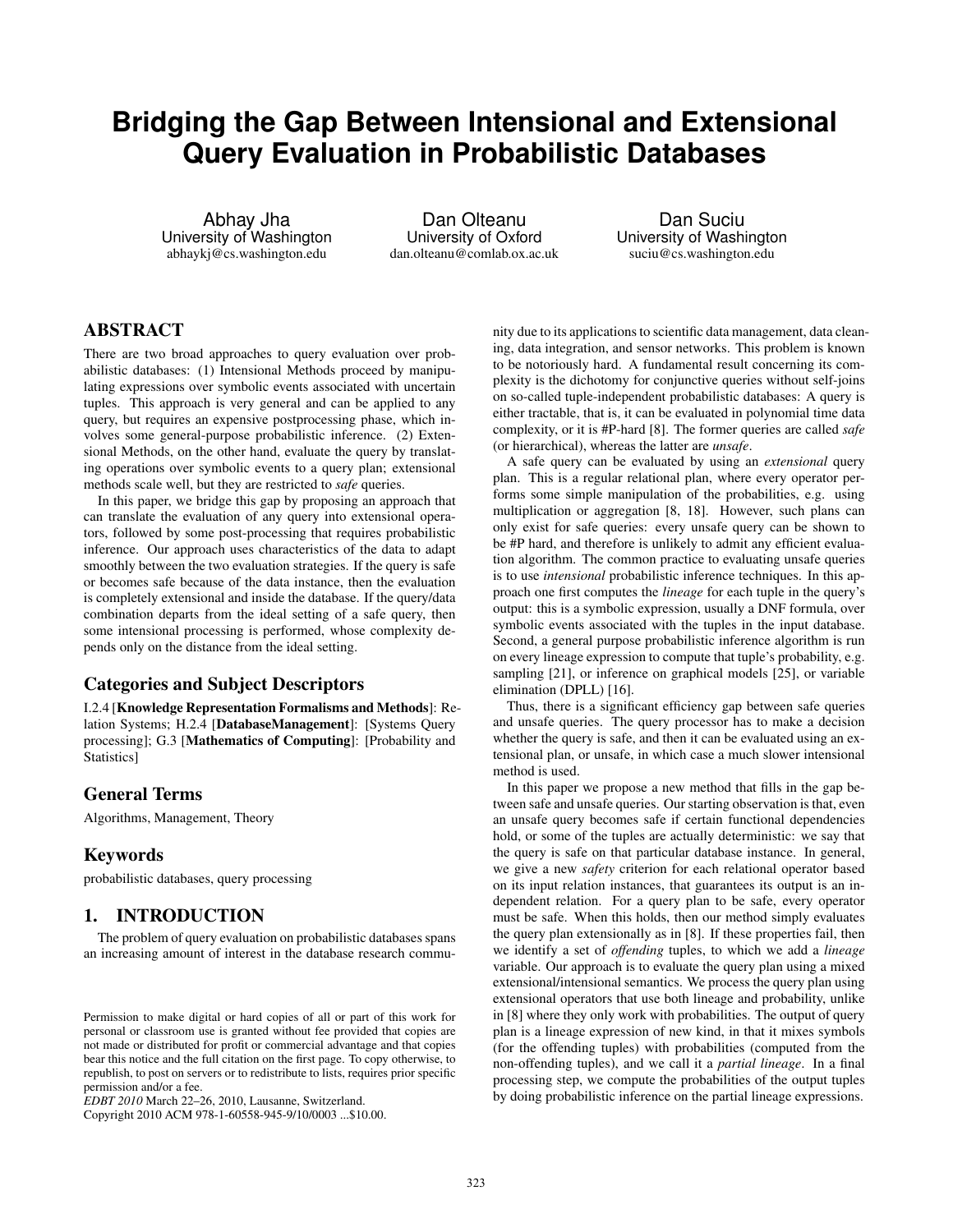Thus, our approach combines the best aspects of both extensional and intensional evaluation, and bridges the gap between the two. In the worst case, when all input tuples to an operator are "offending", our approach falls back to the intensional approach: compute the full lineage expression. In the best case, when there are no offending tuples, the output of the query plan consists directly of probabilities, like in a safe plan. The common case is somewhere in between, where some processing is done extensionally, while some intensional evaluation needs to be performed on the offending tuples. We show both analytically and experimentally that our approach combines indeed the best of the two worlds, and obtains orders of magnitude performance improvements when compared with generic inference techniques.

The main contributions of this paper are as follows:

- We define a *data safe* query plan, which is a query plan P that can be evaluated using extensional semantics on a database instance  $D$ ; in contrast, the standard definition of a safe plan is one where the extensional semantics is correct on any instance  $D$ . When a query plan  $P$  is not data safe for an instance D, then we define a set of "offending tuples", that describes the distance of this instance from the ideal setting, where the plan would have been *data safe* (Sec. 3).
- We propose a new method for evaluating queries over probabilistic databases that consists of evaluating safe plans *conditioned* on the presence/absence of offending tuples (Introduced in Sec. 4.1, and detailed in Sec. 5).
- We introduce the notion of *partial lineage*. This is a mixed symbolic/numeric expression that allows us to combine extensional query evaluation with intensional symbolic processing. The partial lineage has symbols only for the offending tuples in the data: all the other tuples are treated extensionally (Introduced in Sec. 4.2, and detailed in Sec. 5).
- We propose a new representation of lineage expression called AND-OR networks that generalize the factor graphs in [25] and are a special case of Bayesian Networks, and we provide some theoretical results justifying their effectiveness on partial lineage (Introduced in Sec. 4.3 and detailed in Sec. 5).
- We evaluate empirically our approach. We have implemented the query evaluation method as a Java frontend on top of SQL Server 2005. Our experiments show that when the data is nearly safe, our approach can vastly outperform existing approaches, while at the same time, when the data is unsafe, it transitions smoothly and still compares just as well. Our approach performs thus just as well with the best known approaches in the three corner cases: completely deterministic data, safe query, and completely symbolic evaluation, while at the same time transitions smoothly in a mixed setting (Sec. 6).

We refer the reader to the full version [14] of this paper for the missing proofs.

#### 2. BACKGROUND

A *probabilistic relation*  $\mathcal{R} = (R, \rho)$  represents a probability distribution over all subsets of  $R$ , also called instances, given by  $\rho: 2^R \to [0,1]$  s.t.  $\sum_{\omega \subseteq R} \rho(\omega) = 1$ . Given k probabilistic relations  $(R_1, \rho_1), \ldots, (R_k, \rho_k)$ , a *probabilistic database* is the product space  $D = (\mathbf{R}, \rho)$ , where  $\mathbf{R} = (R_1, \dots, R_k)$  and  $\forall 1 \leq i \leq$  $k, \omega_i \subseteq R_i : \rho(\omega_1, \ldots, \omega_k) = \rho_1(\omega_1) \cdot \ldots \cdot \rho_k(\omega_k).$ 

We say that a probabilistic relation is *independent* if its tuples are pairwise independent, that is, the presence of a tuple does not constrain the presence or absence of any other tuple in an instance of that probabilistic relation. In that case, the relation can be given by a pair  $(R, p)$ , where  $p: R \to [0, 1]$ , and represents the probabilistic relation  $\mathcal{R} = (R, \rho)$ , where for any  $\omega \subset R$ :

$$
\rho(\omega) = \prod_{t \in \omega} p(t) \prod_{t \in (R - \omega)} (1 - p(t)) \tag{1}
$$

In this paper, we assume that the input database consists of  $k$  independent relations. The application of relational operators can lead, however, to intermediate relations that are no longer independent.

Consider a relational operator  $\wp$ . When the operator is applied to a probabilistic database, it returns a probabilistic relation, defined formally as follows:

DEFINITION 2.1 (POSSIBLE WORLDS SEMANTICS). Let  $\wp$  be *a relational operator and*  $D = (\mathbf{R}, \rho)$  *a probabilistic database. Then*  $\wp(D) = (\wp \mathbf{R}, \rho')$  where for any  $\omega \subseteq \wp \mathbf{R}$ :

$$
\rho'(\omega) = \sum_{\Omega \subseteq \mathbf{R}, \wp \Omega = \omega} \rho(\Omega)
$$

The evaluation of a Boolean query  $q$  on a probabilistic database  $\mathbf D$  is defined by  $Pr(q)$ , which is the sum of probabilities of those instances of  $D$  that satisfy  $q$ . In this paper we study efficient techniques for evaluating  $Pr(q)$ . We consider Boolean conjunctive queries made up using three relational operators: selections  $\sigma$ , projections  $\pi$ , and eq-joins  $\bowtie$ . We leave out self-joins since queries with self-joins are known to be very difficult [9] and the existing algorithm cannot be translated into a database plan. Furthermore, we consider connected queries; Otherwise, a query  $q$  can be expressed as the relational product  $q = q_1q_2$  of two unconnected queries  $q_1$ and  $q_2$ , in which case  $Pr(q) = Pr(q_1)Pr(q_2)$ .

# 3. DATA SAFETY

Suppose the input relations to an operator are independent. Then, we define the *extensional semantics* of the relational operators as follows:

$$
\sigma^e(R, p) = (\sigma R, p) \tag{2}
$$

$$
\pi^e(R, p) = (\pi R, p_\pi) \tag{3}
$$

$$
(R_1, p_1) \bowtie^e (R_2, p_2) = (R_1 \bowtie R_2, p_{\bowtie}) \tag{4}
$$

where  $p_{\pi}(t) = 1 - \prod_{\pi t' = t} (1 - p(t'))$  for  $t \in \pi R$ ;  $p_{\bowtie}(t_1 \bowtie t_2) =$  $p_1(t_1)p_2(t_2)$  for  $t_1 \in R_1$ ,  $t_2 \in R_2$ . We drop the superscript e when it is clear from the context. Extensional operators can be computed efficiently, and they return what looks like a representation of an independent relation.

Suppose we take the output of an extensional operator, and interpret it as an independent probabilistic relation, using Eq. (1). If this probabilistic relation is the same as the possible worlds semantics (Definition 2.1), then we say that the operator is data-safe:

DEFINITION 3.1. *Let* P *be a query plan and* D *a probabilistic database instance. A relational operator in* P *is called* data safe *if its extensional semantics is equal to the possible worlds semantics. The plan* P *is called* data safe *if each of its operators is data safe.*

Note that the definition of data-safety depends both on the relational plan  $P$  and on the instance  $D$ . We give below necessary and sufficient conditions for data-safety.

PROPOSITION 3.2. *The selection and projection operators are* always data-safe. A join operator  $(R, p) \bowtie_{A=B}^e (S, q)$  is data-safe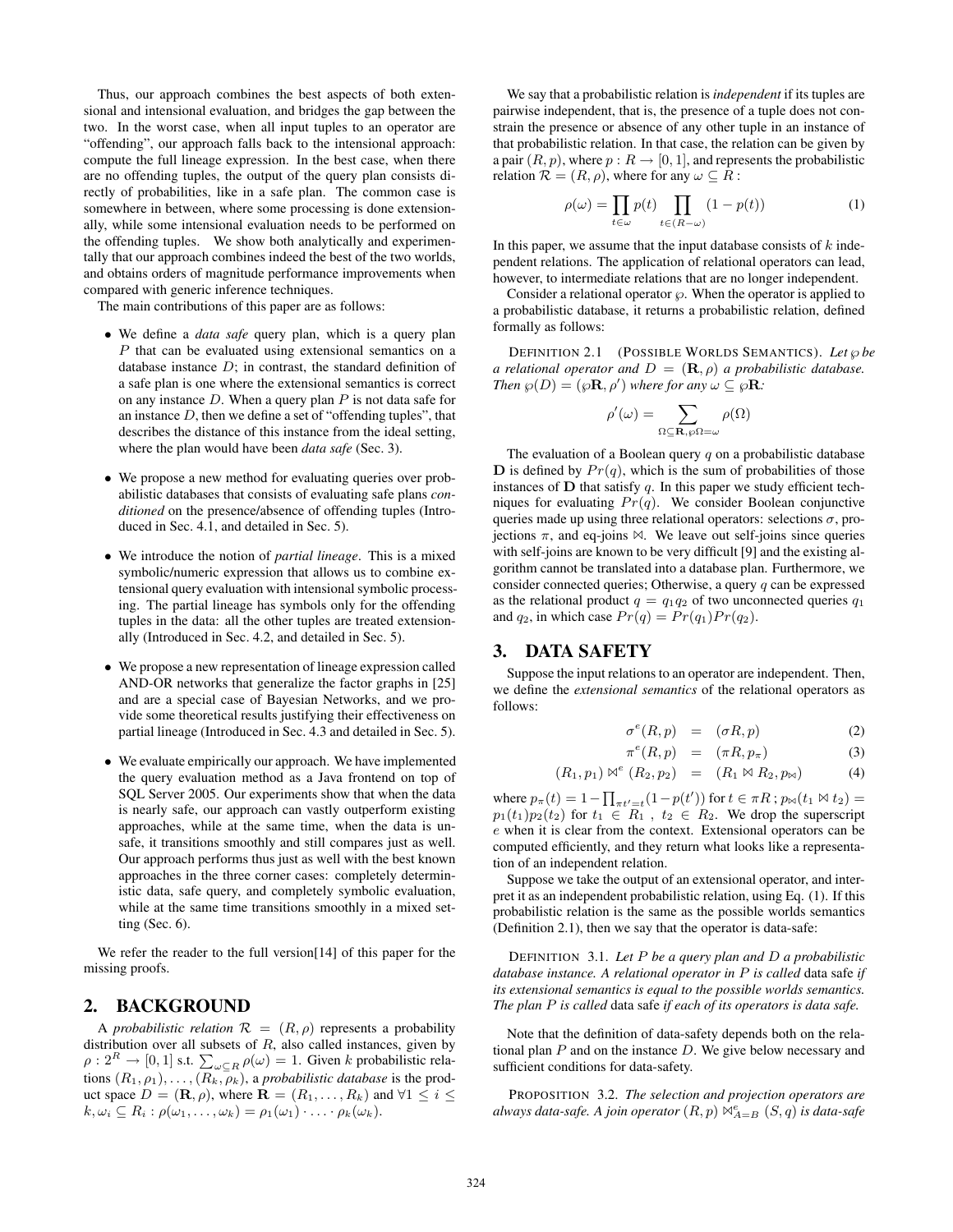*iff for any tuple*  $t \in R$ *, if*  $p(t) < 1$  *then*  $|\sigma_{B=t.A}(S)| \leq 1$ *, and for any tuple*  $t \in S$ *, if*  $q(t) < 1$  *then*  $|\sigma_{A=t,B}(R)| \leq 1$ *.* 

PROOF. We only prove here the *only if* part for joins. Assume w.l.o.g. that  $R(x, y)$  and  $S(y, z)$  are binary relations, and the join is a natural join. Consider a tuple  $(a, b) \in R$  s.t.  $p(a, b) < 1$  and  $(a, c_1), (a, c_2) \in S$ . Let  $(U, r) = (R, p) \bowtie (S, q)$ , then

$$
Pr(U(a, b, c_1) \wedge U(a, b, c_2)) = p(a, b)q(b, c_1)q(b, c_2)
$$

while

$$
Pr(U(a, b, c_1)) Pr(U(a, b, c_2)) = p2(a, b)q(b, c_1)q(b, c_2)
$$

But  $p(a, b)q(b, c_1)q(b, c_2) \neq p^2(a, b)q(b, c_1)q(b, c_2)$  unless  $p(a, b)$ is 1 or 0, a contradiction. Therefore, the tuples  $U(a, b, c_1)$  and  $U(a, b, c_2)$  are not independent. Hence proved.  $\square$ 

We note that data-safe joins are 1-1 joins.

Previous work has mostly focused on the notion of *safety* [8]:

DEFINITION 3.3. *A query plan* P *is called a* safe plan *if it is data safe for any input database* D*. A query that has a safe plan is called a* safe query*.*

It follows from our discussion that a query plan is safe iff all its joins are 1-1. For example, consider the Boolean query  $q =$  $R(x, y), S(x, z)$ . The query plan  $\pi_{\emptyset}(R \bowtie S)$  is not safe, because the join is not 1-1. Suppose, however, that the two independent probabilistic relations  $R(x, y)$  and  $S(x, z)$  are such that x is a key, both in  $R$  and in  $S$ . Then the plan above is data-safe, because the join happens to be 1-1. On the other hand, the plan  $\pi_{\emptyset}(\pi_x(R)) \bowtie$  $\pi_x(S)$ ) is safe on any input database, because its join is always 1-1.

Finally, we define the set of offending tuples:

DEFINITION 3.4. *Consider a probabilistic database instance* D *and a query plan* P*. Let* ℘ *be an operator in* P*. A set* T *of input tuples to*  $\wp$  *is called* set of offending tuples *if*  $\wp$  *becomes data-safe after removing the tuples in* T*.*

Given a fixed query plan  $P$ , operators  $\wp$  and data instance  $D$ , a set of offending tuples can be computed efficiently, using standard SQL. For example, consider the plan  $P = \pi_{\emptyset}(R(x, y) \bowtie S(x, z))$ for the query mentioned above. The inputs to the join operator are the two independent probabilistic relations  $(R, p)$  and  $(S, q)$ . The set of offending tuples  $T$  for this operator can be computed as:

$$
T = \{(a, b) \in R \mid \text{s.t.} \left| \{(a, c) \in S \mid q(a, c) < 1.0\} \right| \ge 2 \}
$$
  

$$
\cup \{(a, c) \in S \mid \text{s.t.} \left| \{(a, b) \in T \mid p(a, b) < 1.0\} \right| \ge 2 \}
$$

Note that the set of offending tuples do not necessarily come from the database instance; they could also be intermediate tuples generated during the query plan. So many tuples in the database instance, that make the query unsafe, may actually correspond to just one offending tuple for the query plan. Note that a safe plan has no offending tuples and as we will see later, the output of any plan is an expression with symbols from only the offending tuples. Hence the number of offending tuples is a measure of how safe/unsafe a plan really is for a given database instance.

In this paper our focus is on how to use a plan  $P$  and set of offending tuples for all its operators in order to evaluate the query efficiently. In probabilistic databases, query evaluation is significantly more expensive than query optimization, and this is our main focus here. We do not address the problem of finding the plan P and computing the offending tuples  $T$ . As suggested here,  $T$  can be computed using standard SQL, while  $P$  can be obtained using standard optimization algorithm, by searching a space of query plans: both problems are outside the scope of this paper.

A safe query can be evaluated efficiently, by using the extensional versions of the relational operators. By contrast, as shown in [8], every unsafe query is #P-hard, which means that no algorithm exists that can evaluate it efficiently on *every* database. The state of the art for evaluating unsafe queries is by computing their lineage.

DEFINITION 3.5. *Let* q *be a Boolean conjunctive query* q *and*  $D = (\mathbf{R}, \rho)$  *a probabilistic database. The lineage of q is a DNF formula* F(q, D) *obtained by grounding* q *with tuples from* D*.*

**Example 3.6** Let  $q = R(x, y), S(y, z)$  and  $R = S = \{(1, 1), (1, 2),$  $(2, 1), (2, 2)$ . Then,  $F(q, D) = r_{11}s_{11} \vee r_{11}s_{12} \vee r_{12}s_{21} \vee$  $r_{12}s_{22} \vee r_{21}s_{11} \vee r_{21}s_{12} \vee r_{22}s_{21} \vee r_{22}s_{22}$ , where  $r_{ij}$  and  $s_{ij}$ are random variables corresponding to tuples  $(i, j)$  in R and S respectively.

In probabilistic database systems  $[2, 1, 4]$ , if the query is unsafe then the system first computes its lineage, then uses some generalpurpose probabilistic inference method for computing the probability of the lineage; it is known that the probability of a query,  $Pr(q)$ is the same as the probability of its lineage expression.

# 4. OVERVIEW OF OUR APPROACH

We develop three techniques that exploit the data in order to compute unsafe queries more efficiently. We give here an overview of the techniques and introduce them formally in Sec. 5.3.

# 4.1 Combining Safe Plans with Conditioning

The first technique that we introduce consists of combining safe plans with conditioning. We illustrate this technique on the query  $q_u$  :  $-R(x)$ ,  $S(x, y)$ ,  $T(y)$ , which is known to be an *unsafe* query, because none of the joins  $R \bowtie S$  or  $S \bowtie T$  is 1-1. The complexity of this query is #P-hard.

Consider a probabilistic database instance where  $S$  satisfies the functional dependency  $x \to y$ . In this case the plan  $\pi_y(R \bowtie S)$   $\bowtie$ T is data-safe, because on this particular instance both joins are 1-1. Thus, if the functional dependency holds in S, then we can compute the query very efficiently using only extensional operators.

Consider now the case when most, but not all tuples in  $S(x, y)$ satisfy the functional dependency  $x \rightarrow y$ . In this case the plan above is no longer data-safe, and we cannot use it to compute the query. We use a new approach instead. To describe it, suppose first that a single value  $a \in \pi_x(S)$  violates the functional dependency: that is, we assume that the functional dependency  $x \rightarrow y$  holds on the relation  $\sigma_{x\neq a}(S)$ . Then:

$$
Pr(q_u) = Pr(q_u|\neg R(a))(1 - Pr(R(a)))
$$
  
+ 
$$
Pr(q_u|R(a)) \cdot Pr(R(a))
$$

To compute the conditional probability  $Pr(q_u | \neg R(a))$ , we modify the probabilistic relation R by removing  $R(a)$ , then evaluate  $q_u$ : by Proposition 3.2 the plan  $\pi_y(R \Join S) \Join T$  is still data-safe on this database, since now the offending tuples in  $S$  do not join with anything in R. To compute  $Pr(q_u|R(a))$ , modify R by setting  $Pr(R(a)) = 1$ . By Proposition 3.2 the join operator  $R \bowtie S$  is still data-safe, since no condition needs to be checked for tuples whose probability is 1.

In general, call a set of tuples  $a_1, \ldots, a_k$  in R *offending tuples* if these are all the tuples that lead to violations of the functional dependency  $x \to y$  in S; in other words,  $\sigma_{x \notin \{a_1,...,a_k\}}(S)$  satisfies the functional dependency. Then, we compute  $Pr(q)$  by evaluating the safe plan  $\pi_y(R \bowtie S) \bowtie T$  on  $2^k$  probabilistic relations. Thus, we have shown how, by using conditionals on a set of  $k$  values in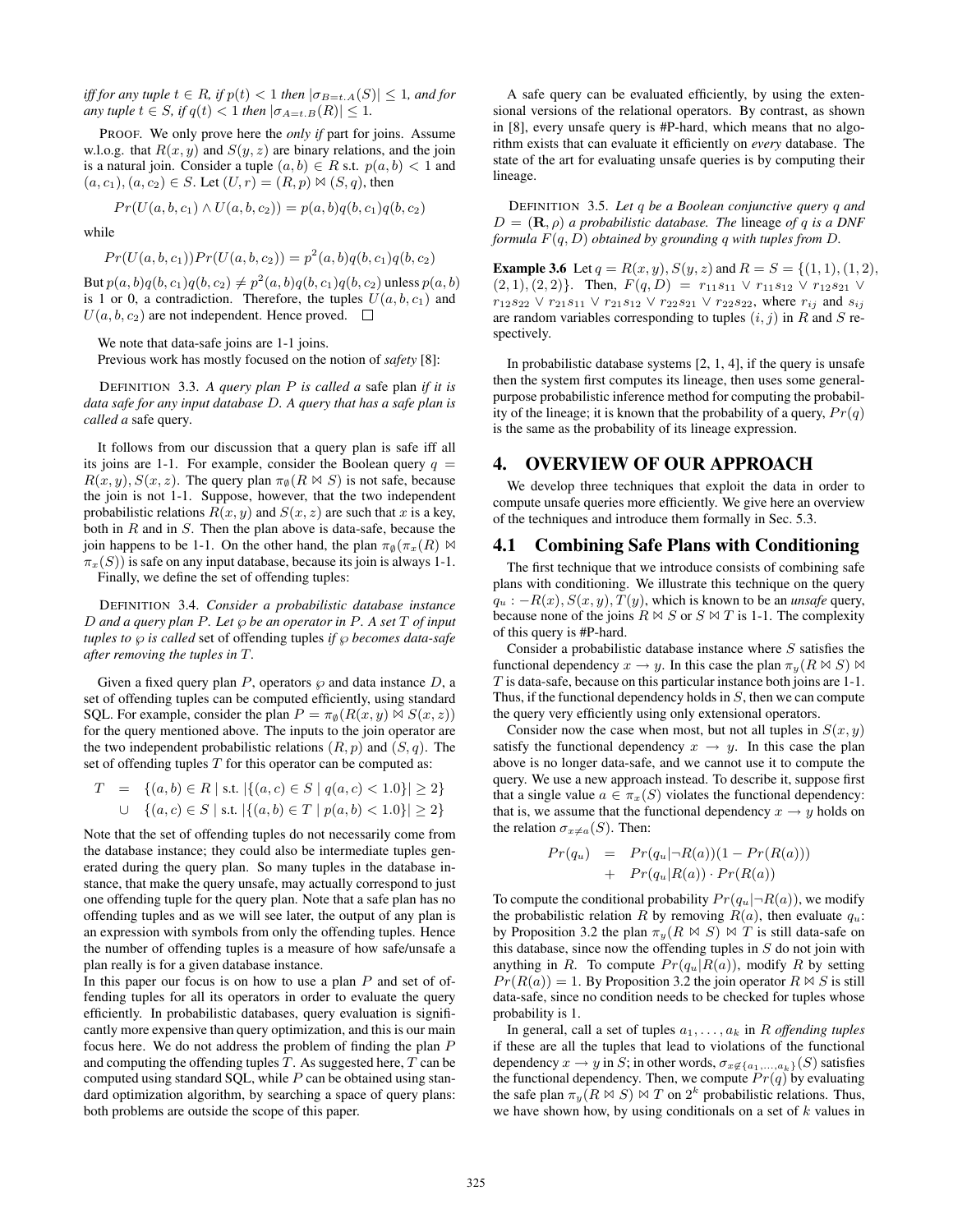R, we can reduce the evaluation problem of  $q_u$  to computing  $2^k$ safe plans.

However, evaluating  $2^k$  safe plans is not practical, except for very small values of  $k$ . While, in general, no algorithm can escape the fact that  $q_u$  is #P-hard, in practice one can compute the lineage of  $q_u$  first, then apply some optimized probabilistic inference method on the resulting DNF formula and obtain a much better performance than evaluating  $2^k$  safe plans. We describe next the second step of our approach, which ensures that our algorithm falls back on a lineage-based inference when the data is unfavorable for safe plans.

# 4.2 Partial Lineage

The key observation is that in all  $2<sup>k</sup>$  probabilistic instances we need to evaluate *the same* safe plan. We exploit this by introducing a *partial lineage*, which, in essence, keeps track of the  $2<sup>k</sup>$  distinct probabilistic databases. Informally, a partial lineage is a lineage expression over k propositional variables *and* probabilities (numbers). Each number stands for an independent, and anonymous propositional variable. We illustrate this on our running example. Assume that two values  $a_1, a_2$  in R violate the functional dependency in S. Then, when computing the join  $R \bowtie S$  we compute the lineage by using only the variables  $r_1, r_2$ , corresponding to the tuples  $a_1$  and  $a_2$  in R: for all others, we compute their probabilities using the equations for the extensional operators. For example, assume the following probabilistic instance:

$$
R = \{(a_1, 0.1), (a_2, 0.2), (a_3, 0.3), (a_4, 0.4)\}
$$
  
\n
$$
S = \{(a_1, b_1, 0.11), (a_1, b_2, 0.12), (a_2, b_1, 0.13), (a_2, b_2, 0.14), (a_3, b_1, 0.15), (a_4, b_1, 0.16)\}
$$
  
\n
$$
T = \{(b_1, 0.21), (b_2, 0.22)\}
$$

The numbers indicate the tuple probabilities. Note that here both  $a_1$ and  $a_2$  violate the functional dependency  $x \to y$  in S; in contrast,  $a_3$  and  $a_4$  satisfy the dependency. Then, the following illustrates the first two steps for computing the plan  $\pi_y(R \bowtie S) \bowtie T$ :

$$
R \bowtie S = \{(a_1, b_1, 0.11r_1), (a_1, b_2, 0.12r_1),
$$
  
\n
$$
(a_2, b_1, 0.13r_2), (a_2, b_2, 0.14r_2),
$$
  
\n
$$
(a_3, b_1, 0.045), (a_4, b_1, 0.064)\}
$$
  
\n
$$
\pi_y(R \bowtie S) = \{(b_1, 0.11r_1 \vee 0.13r_2 \vee 0.10612),
$$
  
\n
$$
(b_2, 0.12r_1 \vee 0.14r_2)\}
$$

The *partial lineage* expressions above combine Boolean variables  $r_1, r_2$  with numbers. The interpretation is that every number stands for a separate Boolean variable, which is independent from everything else: the number gives the probability of this anonymous Boolean variable. For example, the first lineage expression  $0.11r_1$  stands for  $s_1r_1$  where  $s_1$  is a propositional variable with probability 0.11. The key idea in the partial lineage is that we do not need the symbol  $s_1$  any further, and instead replace it with its probability 0.11. The safe plan manipulates probability numbers directly. For example, when joining  $a_3$  and  $(a_3, b_1)$ , their probabilities are multiplied  $0.3 \cdot 0.15 = 0.045$ . Similarly, after we perform the projection/duplicate-elimination operation  $\pi_y$ , the partial lineage  $0.11r_1 \vee 0.13r_2 \vee 0.10612$  has an intensional component  $0.11r_1 \vee 0.13r_2$ , and an extensional component  $0.10612 =$  $1 - (1 - 0.045)*(1 - 0.064).$ 

Continuing the evaluation of the query plan in this way we arrive at a partial lineage expression for the entire query; on this we run any general purpose probabilistic inference algorithm.



Figure 1: AND/OR-factor graphs for  $q = R(x, y), S(y, z)$  in Example 3.6.

It is interesting to compare this approach with the standard approach of computing the full lineage first, then running an inference algorithm. The partial lineage is always a strict subset of the full lineage, because it only uses a subset of Boolean variables used by the full lineage, namely the offending tuples. Hence, the final step, performing a probabilistic inference on the final lineage expression, is no harder for partial lineage than for full lineage. On the other hand, when the set of offending tuples is small, then the safe plan ends up manipulating mostly numbers (i.e. probabilities). In the best case, there are no offending tuples at all, and in that case our approach consists entirely of a safe plan.

# 4.3 Complexity of Query Evaluation

In this section we give some theoretical results comparing the complexity of different approaches to query evaluation proposed so far, and then explain how our algorithm compares with them. We are only interested in data complexity here and hence assume query size to be bounded.

# *4.3.1 Lineage*

The intensional approaches to query evaluation compute the probability of the query lineage represented by DNF formulas. The techniques used here are similar to those for SAT and #SAT problems and generally involve using some heuristic to eliminate the variables and simplify the formulae. There are some classes of formulae such as symmetric and read-once functions [24] that can be solved efficiently. The most effective methods rely on finding a good variable order; however, finding the best order is itself an intractable problem, and there are no guarantees that one can find such a good order based on the data.

The approaches that provide some theoretical guarantees on the performance [12, 10, 17] have their running time exponential in the *treewidth* of the lineage. We next define treewidth.

A hypergraph is a pair  $H = (V, E)$ , where V is the set of vertices and  $E \subseteq 2^V$  is a set of subsets of V. With each dnf-formulae  $\mathcal{F} = \bigvee_{i=1}^n \bigwedge_{j=1}^k a_{ij}$ , we associate the hypergraph  $H(\mathcal{F}) = (V, E)$ , where  $\dot{V}$  is the set of vars in  $\mathcal F$  and

$$
E = \{\{a_{i1}, \dots, a_{ik}\} | 1 \le i \le n\}
$$

A tree decomposition for a hypergraph  $H = (V, E)$  is a pair  $(X, T)$ , where  $X = X_1, ..., X_n$  is a family of subsets of V, and T is a tree whose nodes are the subsets  $X_i$ , satisfying the following properties

- 1.  $\bigcup X_i = V$
- 2.  $\forall e \in E, \exists X_i \text{ s.t. } e \subseteq X_i$
- 3. For each  $v \in V$ , the set  $\{X_i | v \in X_i\}$  forms a connected component in T.

The *width* of tree decomposition is max $\{|X_i| - 1 | X_i \in X\}$ . The treewidth  $tw(H)$  of a hypergraph H is the minimum width among all possible tree decompositions of H. The treewidth  $\frac{1}{2} tw(F)$  of a DNF formula  $F$  is the treewidth of the associated hypergraph

<sup>&</sup>lt;sup>1</sup>The treewidth notion here is the treewidth of the primal graph.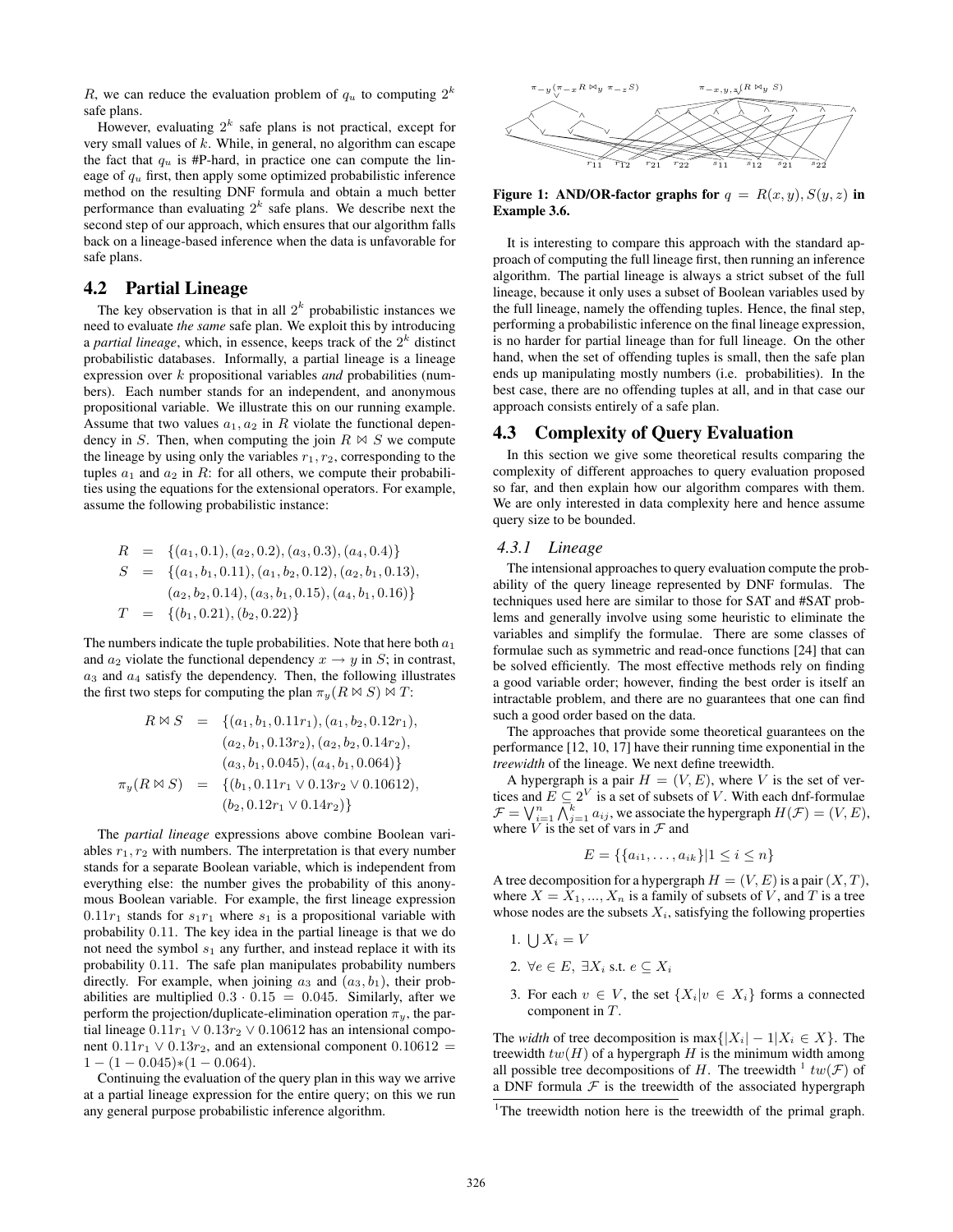$H(\mathcal{F})$ . The complexity of lineage-based approaches is exponential in the treewidth of the lineage. We first prove that queries with lineage of bounded treewidth correspond precisely to a strict subset of safe queries.

DEFINITION 4.1. *A query* q *is called* strictly hierarchical *if* q *can be written as*  $R_1(\bar{x}_1), \ldots, R_m(\bar{x}_m)$  *s.t.*  $\bar{x}_1 \subseteq \ldots \subseteq \bar{x}_m$ .

THEOREM 4.2. *The following are equivalent: (1)* q *is a strictly hierarchical query and (2) there exists a constant* c *such that for any database instance D*,  $tw(F(q, D)) < c$ *.* 

Thus, only a subset of the safe or hierarchical queries have lineage of bounded treewidth. For example, the query  $R(x, y)$ ,  $S(x, z)$ is safe, but it is not strictly hierarchical, hence its lineage does not have a bounded treewidth. Moreover, it is important to observe how the treewidth grows. A cartesian product occurring in a subquery makes the treewidth of the query at least the size of one of the two sets. So any query with many-many join will have high treewidth lineage.

Hence the class of intensional methods based on lineage treewidth cannot even compute safe queries in PTIME. One can however use the hierarchical structure of safe queries to efficiently factorize the lineage into a tractable form, called one-occurrence form [17], for which probability computation can be performed in linear time. But this approach does not generalize to unsafe queries and this motivates the need for a general model that would be in PTIME for safe queries.

#### *4.3.2 Factor Graphs*

[25] propose modeling queries as *AND/OR- factor graphs*, where there are two kinds of factors: AND and OR. An AND factor is true iff its inputs are both true, and an OR factor is false iff both its inputs are false, just like conventional gates. Their model takes as input not a query, but a query plan. So the same query may be expressed as two graphs. Figure 1 shows how this approach would model the query in Example 3.6 for two different plans. AND/OR-factor graphs are a special case of Bayesian Networks, and the inference in any Bayesian Network G is carried out by moralizing the graph(connect all the parents of every node) $G$ to convert it into a markov network  $M(G)$ . This would lead to networks of very high treewidth, but [25] exploit *decomposability* [22] to reduce the factors in  $G$  to size 3 factors: call this graph  $D(G)$ . Figure 2 illustrates the construction of  $M(G)$  and  $D(G)$ . Hence the complexity of their approach depends on the treewidth of the graph  $M(D(G))$  obtained by moralizing the graph with *decomposed* factors. This model has the advantage that for safe plans  $tw(M(D(G))) = 2$ , and hence this approach is superior to lineage-based approaches in that respect. It is known that in general  $tw(G) \leq tw(M(D(G))) \leq tw(M(G))$  [22].

#### *4.3.3 Our Approach: Partial Lineage*

To allow the partial lineage approach to take full advantage of these techniques, we use AND-OR networks (Sec. 5.1), which are a generalization of the AND-OR factor graphs, to represent partial lineage. Given a query plan  $P$ , let  $G_f$  be the AND-OR factor graph representing it and  $G_n$  be the AND-OR network representing the partial lineage. Then our approach is exponential in  $tw(G_n)$ . This is analogous to the factor graphs approach whose complexity depends on  $tw(M(D(G_f)))$ . We can show that



Figure 2: Decomposing a factor  $G$  into small factors  $D(G)$  and moralizing these graphs into  $M(G)$  and  $M(D(G))$ .



Figure 3: And-Or networks  $\mathcal N$  and  $\mathcal N';\mathcal N'$  is obtained by *augmenting*  $N$ .

PROPOSITION 4.3.  $G_n$  *is a minor of*  $G_f$ .

Using the fact that treewidth of a minor is at most the treewidth of the graph, we get that the treewidth of the AND-OR Network modeling the partial lineage is less than that of the AND-OR factor graph i.e.  $tw(G_n) \leq tw(G_f)$ . Since  $tw(G_f) \leq tw(M(D(G_f))),$ 

COROLLARY 4.4.  $tw(G_n) \leq tw(M(D(G_f)))$ .

As we discussed, the inference algorithm in [25] is exponential in  $tw(M(D(G_f)))$ . Hence we see that our approach is at least as good as in complexity as the other approaches, if not better. To summarize, representing lineage as a DNF formula is a poor choice since we lose information about its structure and many inference algorithms on the lineage won't even evaluate the safe queries in PTIME. Representing them as factor graphs is better in that respect, and hence we employ a similar approach in representing partial lineage and indeed our approach has just as good worst-case guarantee as these approaches.

# 5. QUERY EVALUATION WITH PARTIAL LINEAGE

We describe here our approach to query evaluation using partial lineage. First, we introduce And-Or networks, which are our optimized representation of lineage expressions. They are a special case of Bayesian networks, which represent exactly the kind of dependencies introduced by relational operators. We then define *pL-relations*, which extend the independent relational model using And-Or networks, so that they can model the intermediate relations generated during query evaluation on independent relations. Finally, we show how to execute relational operators over pL-relations and conclude the section by performing the theoretical analysis outlined in Sec. 4.3.

#### 5.1 And-Or Networks

An And-Or network  $\mathcal{N} = (V, E, P, Lab)$  can be represented as a directed acyclic graph  $G = (V, E)$ , where  $Lab : V \rightarrow$ 

Treewidth can alternatively be defined on the *incidence* graph, but assuming bounded query size, the two widths are related by a constant factor.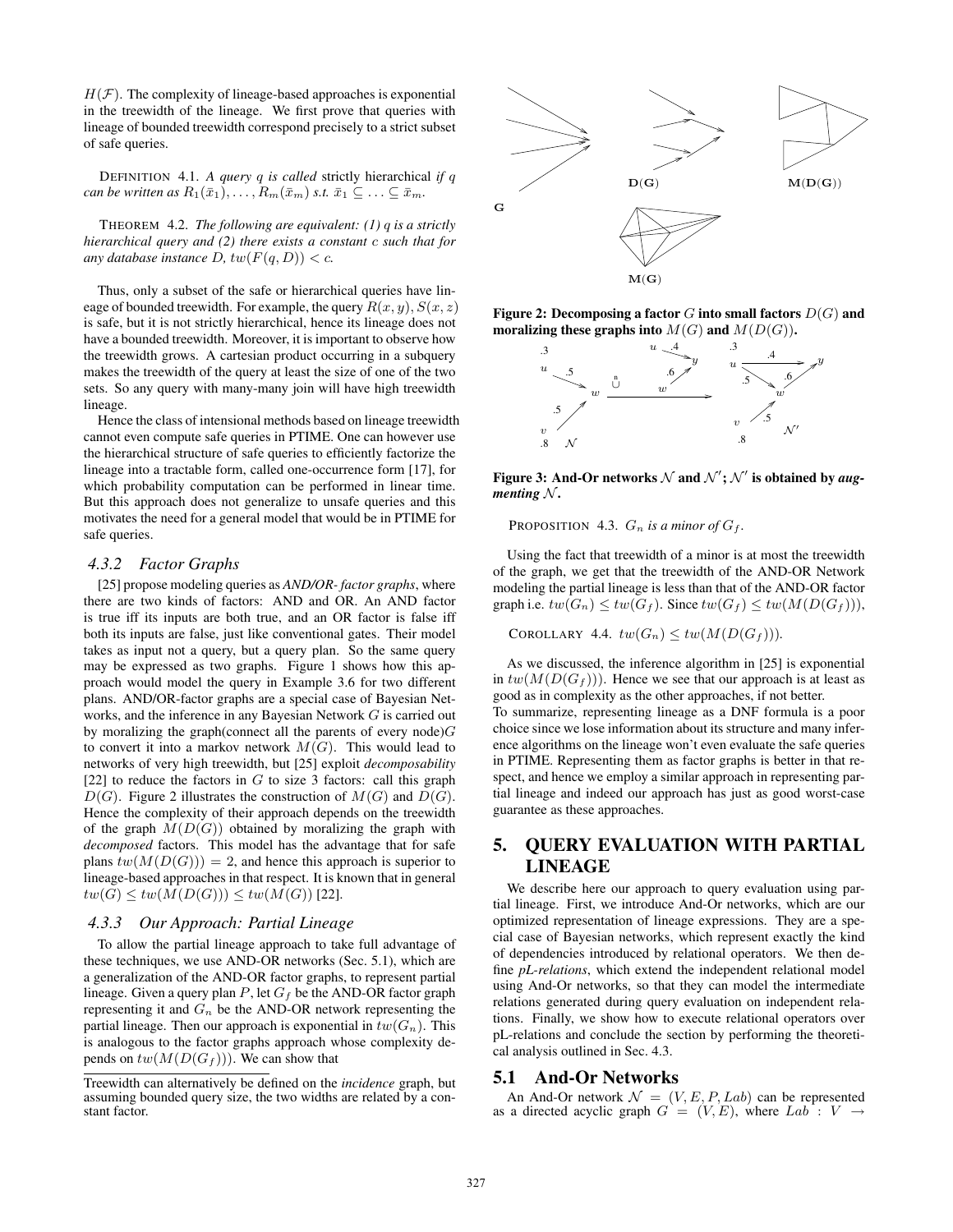${And, Qr,Leaf},$  and  $P : E \cup V_L \rightarrow [0, 1]$  with  $V_L = \{v \mid$  $v \in V, \nexists w \in V \text{ s.t. } (w, v) \in E$ . We call the nodes in  $V_L$  as the leaves of G.  $Lab(V_i) = Leaf$  iff it is a leaf in G. Every node in  $V$  is treated as a random Boolean variable. Let  $x$  be a Boolean assignment over V. We use  $x_v$  to denote  $x(v), v \in V$  and  $x_w$ to denote  $x|_W$ ,  $W \subseteq V$ . For every node  $v \in V$ , we define a conditional probability distribution, conditioned on its parents  $par(v) = \{w \mid (w, v) \in E\}$  as

$$
\phi(x_v = 1 | x_{par(v)}) = \begin{cases} 1 - \prod_{w \in par(v)} (1 - x_w P(w, v)), & v \text{ is Or} \\ \prod_{w \in par(v)} x_w P(w, v), & v \text{ is And} \\ P(v), & v \text{ is leaf} \end{cases}
$$

The And-Or Network  $N$  represents a joint probability distribution over  $V$ , where

$$
\mathcal{N}(x) = \prod_{v \in V} \phi(x_v | x_{par(v)})
$$

For the sake of simplicity we use  $\mathcal N$  to denote the distribution. Note that And-Or Networkds are a special case of *Bayesian Networks* and hence represents a valid probability distribution. As we will see, Or nodes represent the dependency introduced by projection, while And nodes represent join.

The marginal probability  $\mathcal{N}^0(y)$  where y is a Boolean assignment to  $W \subseteq V$ , is given by

$$
\mathcal{N}^0(y) = \sum_{x, x_W = y} \mathcal{N}(x)
$$

Given a network N, we denote V, E by  $V(N)$ ,  $E(N)$  respectively.

**Example 5.1** Figure 3 shows an And-Or Network  $\mathcal N$  on vertices  $u, v, w$ . Note that  $u, v$  are the leaves, and assume w to be an Or node. We did not denote nodes as And/Or on the graph. The probability values  $P$  for leaves and edges are written beside them. Consider any assignment x to the nodes of  $N$ , then

$$
\mathcal{N}(x) = \phi(x_w | x_u, x_v) \phi(x_u) \phi(x_v)
$$

Let  $x = \{0, 1, 0\}$  on  $\{u, v, w\}$ , then  $\mathcal{N}(x) = (1 - 0 \cdot 0.5)(1 - 1 \cdot \mathbf{0})$  $(0.5) \cdot (1-.3) \cdot .8 = .28.$ 

Augmenting an And-Or Network: Given  $\mathcal{N} = (V, E, P, Lab)$ and a new node  $w \notin V$ , we grow the And-Or Network by connecting  $w$  to few or none of the nodes in  $V$  as its parents. We represent this operation by  $\mathcal{N}' = \mathcal{N} \overset{n}{\cup} (w, E', P', lab) = (V \cup \{w\}, E \cup$  $E', P \cup P', Lab \cup \{(w, lab)\}\)$ , where  $E' \subseteq V \times \{w\}$ . If  $E' = \emptyset$ , then *lab* has to be leaf and  $P' : \{w\} \rightarrow [0, 1]$ ; else *lab* is And/Or and  $P' : E' \to [0, 1]$ . It should be easy to see that  $\mathcal{N}'$  is also a valid And-Or Network. We can similarly extend it to add not just one vertex  $w$ , but a set of vertices  $W$  all of the same label  $lab$  as  $\mathcal{N} \overset{\text{a}}{\cup} (W, E', P', lab).$ 

Figure 3 shows the network  $\mathcal{N}'$  obtained by augmenting  $\mathcal N$  with a node  $y$  with  $u, w$  as its parents.

#### 5.2 Relations with Partial Lineage

We define some shorthand notation before this section. We use  $z \in 2<sup>S</sup>$  to denote that  $z : S \to \{0, 1\}$ .  $P_I(\omega, p(t))$  stands for the independent probability distribution  $\prod_{t \in \omega} p(t) \prod_{t \notin \omega} (1 - p(t)),$ assuming  $R$  is clear from the context; otherwise we will write it as  $P_I^R(\omega, p(t))$ . As we have already learnt from proposition 3.2, the independent relation model is not enough to represent the intermediate distributions resulting from relational operators. We define pL-relation because as we will see, this can *succinctly* represent the intermediate distributions and is still closed with respect to relational operators. In particular, independent relations can be modeled with just one node And-Or Network.

DEFINITION 5.2. A pL-relation  $\mathcal{R} = (R, p, l, \mathcal{N})$ *, where* p :  $R \rightarrow [0, 1], l : R \rightarrow V(\mathcal{N}),$  and  $\mathcal N$  *is an And-Or network*; *represents a probability distribution* ρ *over all subsets* ω *of* R *as*

$$
\rho(\omega) = \sum_{z \in 2^{V(\mathcal{N})}} \mathcal{N}(z) P_I(\omega, z_{l(t)} p(t)) \tag{5}
$$

We often use  $t \in \mathcal{R}$  to mean  $t \in R$ . Given  $\mathcal{N}, \mathcal{R}$  can be represented tabularly by appending columns  $l, p$  to  $R$ . Its easy to show that  $\rho$  is a probability distribution, as will be clear from the following discussion.

**Example 5.3** Consider the case where  $N$  has just one node  $\varepsilon$  with  $P(\varepsilon) = 1$ . So  $\mathcal{N}(z) = 1$  if  $z_{\varepsilon} = 1$  else 0. Now consider the pL-relation  $R$  given by

$$
\left(\begin{array}{ccc}\nA & 1 & p \\
1 & \varepsilon & .6 \\
2 & \varepsilon & .3 \\
3 & \varepsilon & .5\n\end{array}\right)
$$

Then  $\rho(\omega) = P_I(\omega, p(t))$ , the probability distribution of the independent relation  $(R, p)$ . To represent any independent relation as a pL-relation, we just need to set  $l(t) = \varepsilon$  for all tuples t.

**Example 5.4** Let  $N$  be the one given by figure 3. Now consider  $R$  as given by

$$
\left(\begin{array}{ccc} A & 1 & p \\ 1 & u & 1 \\ 2 & v & 1 \\ 3 & w & 1 \end{array}\right)
$$

Note that  $\forall t \ p(t) = 1$  and hence  $z_{l(t)} p(t) = z_{l(t)}$ .  $P_I(\omega, z_{l(t)}) =$ 0 if  $\exists t \in \omega$  s.t.  $z_{l(t)} = 0$  and vice-versa if  $t \notin \omega$  and  $z_{l(t)} =$ 0. Hence the summation in Eq. (5) has only one non-zero term, corresponding to the assignment  $z^0$  s.t.  $z^0_{l(t)} = \mathbf{1}_{t \in \omega}$ . Therefore  $\rho(\omega) = \mathcal{N}(z^0)$ . Hence in this case the relation just represents the And-Or Network  $N$ .

Between these two extremes, that is, And-Or networks and independent relations, the pL-relations represent a combination of many independent relations each weighted according to the probability distribution of an And-Or network.

#### *Mixture of Independent Relations.*

A mixture of independent relations is a convex combination of many independent relations. A mixture

$$
\{(w_i,(R,p_i)) \mid w_i \in \mathbb{R}, \sum_i w_i = 1, p_i : R \to [0,1]\}
$$

defines a probability distribution  $\rho$ , where

$$
\rho(\omega) = \sum_{i} w_i P_I(\omega, p_i(t)) \tag{6}
$$

From Eq. (5), one can see that the pL-relation  $R$  can be expressed as the mixture  $\{(\mathcal{N}(z), (R, p_z)) \mid z \in 2^{V(\mathcal{N})}, p_z(t) = z_{l(t)} p(t)\}.$ Given any pL-relation, we call this the *standard mixture* as it follows from the definition naturally.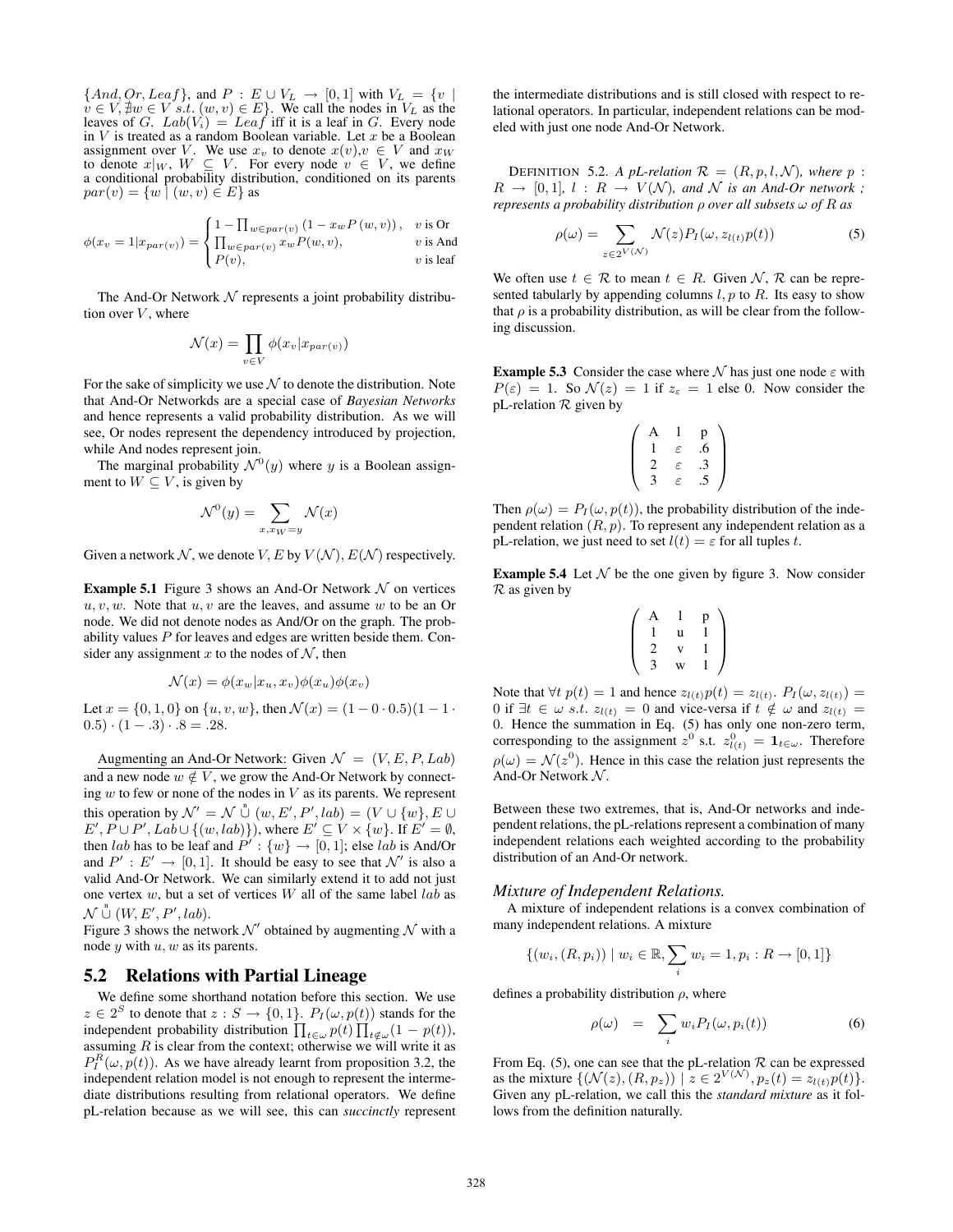**Example 5.5** Let  $N$  be the network in Fig. 3, and consider the pL-relation  $R$  given by

$$
\left(\begin{array}{ccc}\nA & l & p \\
1 & w & 1 \\
2 & \varepsilon & 0.3 \\
3 & \varepsilon & 0.6\n\end{array}\right)
$$

The standard mixture is

$$
\{(\mathcal{N}(z), (R, p_z)) \mid z \in 2^{\{u, v, w\}}, p_z(t) = z_{l(t)} p(t)\}.
$$

R can also be expressed as another mixture

$$
\left\{ (\phi(z_u)\phi(z_v), (R, p_z)) | z \in 2^{\{u, v\}} \right\}, \text{where}
$$

$$
p_z(t) = \begin{cases} z_{l(t)}p(t), & t \neq 1 \\ \phi(z_w = 1 | z_u, z_v), & t = 1 \end{cases}
$$

Since  $p(1)$  is 1, the lineage variable w and the tuple 1 represent the same event. So instead of summing over  $w = 0, 1$  in the probability expression for N, we move the factor  $\phi(z_w = 1 | z_u, z_v)$ to the probability value of tuple 1, and get rid of  $w$  from  $N$ . The resulting distribution is still the same.

Our earlier example demonstrates another way of representing pLrelations as mixtures.

PROPOSITION 5.6. *Given a pL-relation*  $\mathcal{R} = (R, p, l, \mathcal{N})$ *, let*  $S \subseteq R$  *be a set of tuples s.t.*  $\forall t \in S$ ,  $p(t) = 1$ *. Define*  $V_S =$  $\{l(t) \mid t \in S\}$ , and let N' be the And-Or Network obtained by *removing the nodes*  $V<sub>S</sub>$  *from*  $N$ *. Then* 

$$
\left\{ (\mathcal{N}'(z), (R, p_z)) \mid z \in 2^{V(\mathcal{N}) \setminus V_S} \right\}, \text{ where}
$$

$$
p_z(t) = \begin{cases} z_{l(t)} p(t), & t \notin S \\ \phi(z_{l(t)} = 1 | z_{par(l(t))}), & t \in S \end{cases}
$$

*is a valid mixture representing*  $\mathcal{R}$ *. We denote it by mixture* $(\mathcal{R}, S)$ *.* 

# 5.3 Relational Operators over pL-relations

In this section, we will describe the select-project-join operators over pL-relations. There can be more than one way of doing this; we have defined them in a way so that i)for independent relations, they are the same as extensional operators and ii)in general exploit extensional operators as far as possible. We will also show that each operator obeys the possible world semantics. For this, we will use the existing query evaluation results for independent relations. Since a pL-relation is a mixture of independent relations, the result of any operator can be shown to be the same mixture where the operator has been applied to each independent relation in the mixture individually. Formally

PROPOSITION 5.7. *Consider any unary relational operator*  $\wp$ *and*  $\mathcal{R} = (R, p, l, \mathcal{N})$  *a pL-relation. Let*  $\{(\mathcal{N}(z), (R, p_z)) \mid z \in$  $2^{V(\mathcal{N})}\}$  be the standard mixture. Assuming  $\wp(R,p_z)$  is also an  $independent$  *relation*  $\forall z \in 2^{V(\mathcal{N})}$ , then

$$
\{(\mathcal{N}(z), \wp(R, p_z)) \mid z \in 2^{V(\mathcal{N})}\} = \wp \mathcal{R}.
$$

This can be extended similarly for binary operators too. Hence one way of showing that  $\mathcal{R}' = \wp \mathcal{R}$  is to first show that  $\wp$  is *safe* for all  $(R, p_z)$ , and then show that the mixture  $\{(N(z), \wp(R, p_z))\}$  $|z \in 2^{V(N)}\}$  is equal to  $\mathcal{R}'$ . We discuss below the case of selection, projection, and join.

### *5.3.1 Selection*

Given a pL-relation  $\mathcal{R} = (R, p, l, \mathcal{N})$ , and  $A \subseteq attributes(R)$ , let  $\mathcal{R}' = (\sigma_{A=a} R, p, l, \mathcal{N}).$ 

First of all note that selection on independent relations is always safe;  $\sigma(R, p) = (\sigma R, p)$  and then

 $\{(N(z),(\sigma_{A=a}R,p_z))|z\in 2^{V(\mathcal{N})}\}\$ is actually the standard mixture of  $\mathcal{R}'$ . Hence by proposition 5.7  $\mathcal{R}' = \sigma_{A=a} \mathcal{R}$ . Therefore selection is performed, just like in independent relations, by simple relational selection operator.

# *5.3.2 Projection*

Given a pL-relation  $\mathcal{R} = (R, p, l, \mathcal{N})$ , and  $A \subset attributes(R)$ , we want to compute  $\pi_A \mathcal{R}$ . For the sake of simplicity, we describe this operation in two stages.

Independent Project : This is just like the independent project operation for independent relations, except that here we project only on tuples with same lineage l. Let  $A^{\dagger} = A \cup \{l\}$ . We compute  $\mathcal{R}^i = (\pi_{A'}R, p^i, l^i, \mathcal{N})$ ; where for any  $a = \pi_{A'}t, l^i(a) = l(t)$ ,  $p^{i}(a) = 1 - \prod_{\pi_{A'}t=a}(1-p(t))$ 

Example 5.8 Figure 4 has two Independent Projection operations, listed as IndProj. The first one is inconsequential, as there are no candidate tuples for independent project. But consider the second IndProj operator that projects the tuples  $(i, .125, \epsilon), 2 \le i \le n - 1$ on l to  $(p_n, \epsilon)$ . Note that independent project does not change N.

**Deduplication :** Now we describe how to calculate  $\pi_A \mathcal{R}^i$ , by removing duplicate tuples. Define

$$
Pj = \{(a, a') \mid \pi_A a' = a, a' \in \mathcal{R}'\}
$$
  

$$
S = \{a \mid \#\{a'|Pj(a, a')\} > 1\}
$$

Let  $l^d(a) = l^i(a)$  if  $a \notin S$  else  $h({l^i(a'), p^i(a'))} |Pj(a, a')\},$ where h is a hash function.  $E = \{ (l^d(a), l^i(a')) \mid Pj(a, a'), a \in S \}$ and  $Q(l^d(a), l^i(a')) = p^i(a')$ . Let  $V = \{l^d(a) | a \in S\}$ . Define an And-Or network  $\mathcal{M} = \mathcal{N} \overset{n}{\cup} (V, E, Q, Or)$ . Then  $\pi_A \mathcal{R} = \mathcal{R}^d = (\pi_A R, p^d, l^d, \mathcal{M})$ , where

$$
p^{d}(a) = \begin{cases} p^{i}(a) & \text{if } a \notin S \\ 1 & \text{otherwise.} \end{cases}
$$

Deduplication replaces duplicate tuples with a unique tuple. The probability of the new tuples is 1, while the new lineage is just computed by hashing the lineage,probability of duplicate tuples. The existing And-Or Network is then augmented with this new lineage by connecting it to the lineages of the duplicate tuples. In case of no duplicate tuples, nothing is done.

Example 5.9 Figure 4 illustrates Deduplication, written as Dedup, on two relations. In the first case for example, the duplicate tuples with  $B = n$  are reduced to a new tuples with a new lineage y produced by hashing.  $N$  is then *augmented* with  $y$  as an Or node, where  $x, \varepsilon$ , the lineage of duplicate tuples, are set as parents of y.

# THEOREM 5.10.  $\mathcal{R}^d = \pi_A \mathcal{R}$ .

PROOF. Projection is also always safe, hence it suffices to show that  $V = (\mathcal{N}(z), (\pi_A(R, p_z))) = (\mathcal{N}(z), (\pi_A R, p_z'))$  is a mixture for  $\mathcal{R}^d$ , where

$$
p'_z(a) = 1 - \prod_{\pi_A t = a} (1 - p_z(t)) \tag{7}
$$

$$
= 1 - \prod_{\pi_A t = a} (1 - z_{l(t)} p(t)) \tag{8}
$$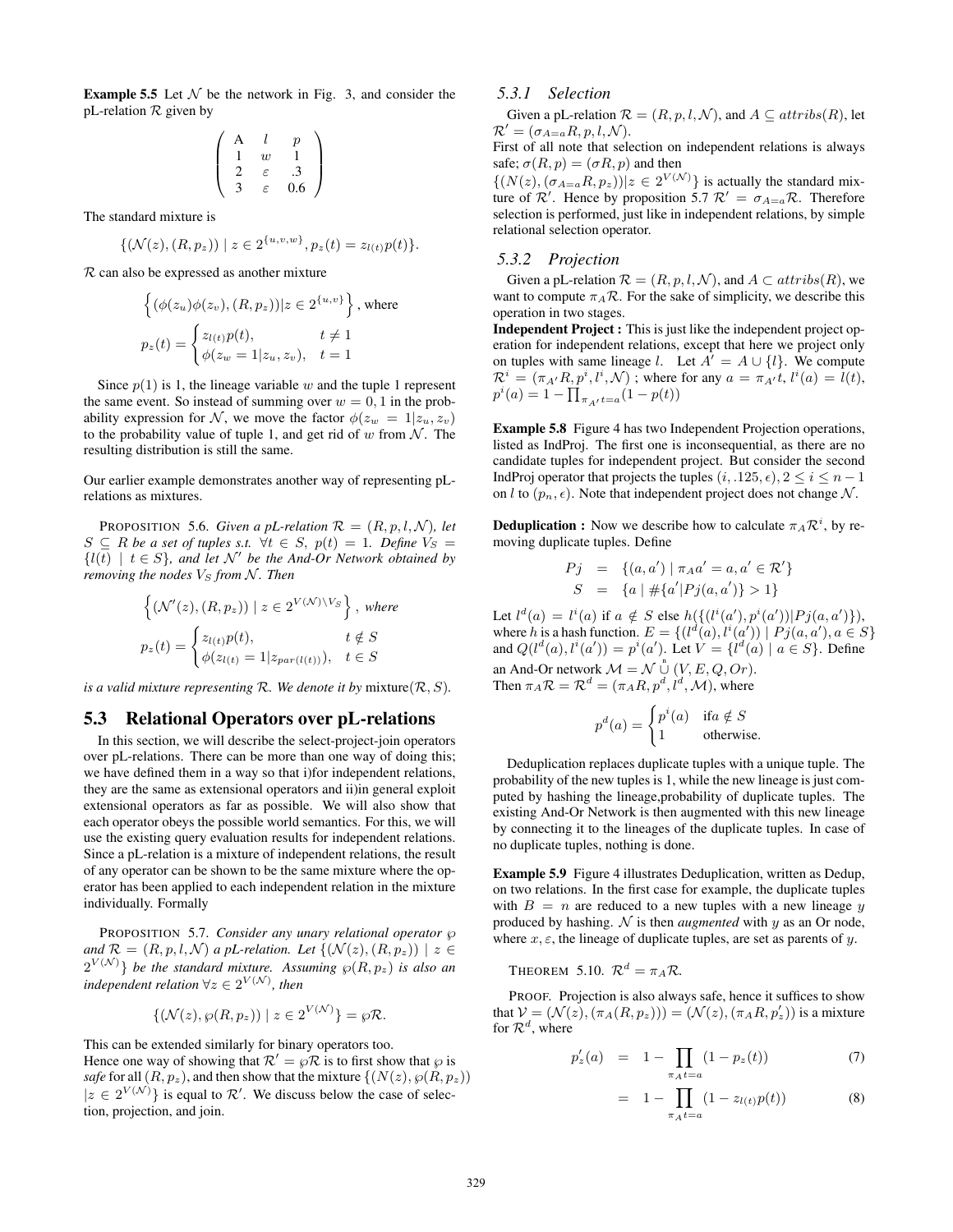

Figure 4: Evaluating  $q: -R(x)S(x,y)T(y)$ .  $Pr(q)$  is given by  $\mathcal{N}^0(z=1)$ . P values for leaves and edges in  $\mathcal N$  are written besides them.

Let  $S^c = \pi_A R \setminus S$ . Consider  $V1 = mixture(\mathcal{R}^d, S)$ , we will show that  $V1$  is in fact  $V$ . Note that all the new lineage variables are added to tuples in S and their probabilities are 1; hence  $V1 =$  $\{(\mathcal{N}(z),(\pi_A R, p''))\}$ , where

$$
p''(a) = \begin{cases} p^{i}(a) & a \in S^{c} \\ \phi(z_{l^{d}(a)} = 1 | z_{par(l^{d}(a))}) & a \in S \end{cases}
$$
 (9)

But we have

$$
\phi(z_{l^d(a)} = 1 | z_{par(l^d(a))}) = \prod_{\pi_A t = a} (1 - z_{l^i(a)} p_i(t)) \tag{10}
$$

$$
z_k p_i(t) = 1 - \prod_{\pi_A t = a, l^i(a) = k} (1 - z_k p(t)) \tag{11}
$$

where 
$$
k = l^i(a)
$$
 (12)

Eq. (11) can be verified by setting  $z(k) = 0, 1$  on both sides. Eq. (8), (9), (10), (11) show that  $p'_z = p''$ , and hence proved.

### *5.3.3 Join*

Before we join two pL-relations, we need to go through an operation *conditioning*, which as the name suggests conditions on a tuple in the relation.

#### *Conditioning.*

This operation takes a pL-relation  $R$  and a tuple  $tu \in R$  and returns another pL-relation

$$
Cond(\mathcal{R}, tu) = (R, p', l', \mathcal{N} \overset{v}{\cup} (w, \emptyset, p(tu), leaf), \text{ where}
$$
  

$$
p'(t) = \begin{cases} p(t) & t \neq tu \\ 1 & t = tu \end{cases}, \qquad l'(t) = \begin{cases} l(t) & t \neq tu \\ w & t = tu \end{cases}
$$

Example 5.11 Conditioning, written as Cond, is the first operation done in figure 4. R is conditioned on the tuple  $(1, 0.5, \epsilon)$ . All conditioning does is change the probability of the tuple to 1, assign to it a new lineage  $x$ , and then add  $x$  as a leaf in the And-Or network N with  $P(x) = 0.5$ .

LEMMA 5.12. *Cond*(R, tu) *and* R *represent the same distribution.*

PROOF. Let  $\rho_c$ ,  $\rho$  denote the probability distributions corresponding to Cond( $\mathcal{R}$ , tu) and  $\mathcal{R}$ . Then for any world  $\omega \subseteq R$ 

$$
\rho_c(\omega) = \sum_{z \in 2^{V(\mathcal{N})}} \mathcal{N}(z) I_{tu \in \omega} p(tu) P_I^{R \setminus \{tu\}}(\omega, z_{l(t)} p(t))
$$
  
+ 
$$
\mathcal{N}(z) I_{tu \notin \omega} (1 - p(tu)) P_I^{R \setminus \{tu\}}(\omega, z_{l(t)} p(t))
$$
  
= 
$$
\sum_{z \in 2^{V(\mathcal{N})}} \mathcal{N}(z) P_I^R(\omega, z_{l(t)} p(t))
$$
  
= 
$$
\rho(\omega)
$$

So, in short, the usefulness of conditioning lies in the fact that it makes the tuple deterministic in the table i.e. sets  $p'(tu) = 1$ . As we know, deterministic tuples never count as offending tuples; hence one way of making offending tuples non-offending is to just *condition* on them. We'll now define join for pL-relations, using operators similar to the ones for join of independent relations. We will again face similar problems as for independent relations i.e the resulting relation may not be *safe* i.e. obey possible worlds semantics. But then we will show that after *conditioning* on the right set of tuples, the join is safe.

DEFINITION 5.13. *Define*

$$
\mathcal{R}_1 \bowtie_{pL} \mathcal{R}_2 = (R_1 \bowtie R_2, p^{12}, l^{12}, \mathcal{N}^{12})
$$

*where the new variables are defined below. Let*

$$
S = \{(t_1, t_2) \mid l_1(t_1) \neq \varepsilon \land l_2(t_2) \neq \varepsilon \land t_1 \in \mathcal{R}_1 \land t_2 \in \mathcal{R}_2\}
$$

*and* g *be a hash function, then*

$$
l^{12}(t_1 \bowtie t_2) = \begin{cases} g(\lbrace l_i(t_i), p_i(t_i), i = 1, 2 \rbrace) & (t_1, t_2) \in S \\ l_1(t_1) & l_2(t_2) = \varepsilon \\ l_2(t_2) & l_1(t_1) = \varepsilon \end{cases}
$$
  

$$
p^{12}(t_1 \bowtie t_2) = \begin{cases} p_1(t_1) p_2(t_2) & (t_1, t_2) \notin S \\ 1 & (t_1, t_2) \in S \end{cases}
$$
  
Let

*Let*

$$
V = \{l^{12}(t_1 \bowtie t_2) \mid (t_1, t_2) \in S\}
$$
  
\n
$$
E = \{(l^{12}(t_1 \bowtie t_2), l_1(t_1)), (l^{12}(t_1 \bowtie t_2), l_2(t_2)) \mid (t_1, t_2) \in S\}
$$
  
\n
$$
Q(l^{12}(t_1 \bowtie t_2), l_i(t_i)) = p_i(t_i) \ i = 1, 2
$$

 $\mathcal{N}^{12} = (\mathcal{N}_1 \uplus \mathcal{N}_2) \overset{\textit{n}}{\cup} (V, E, Q, And).$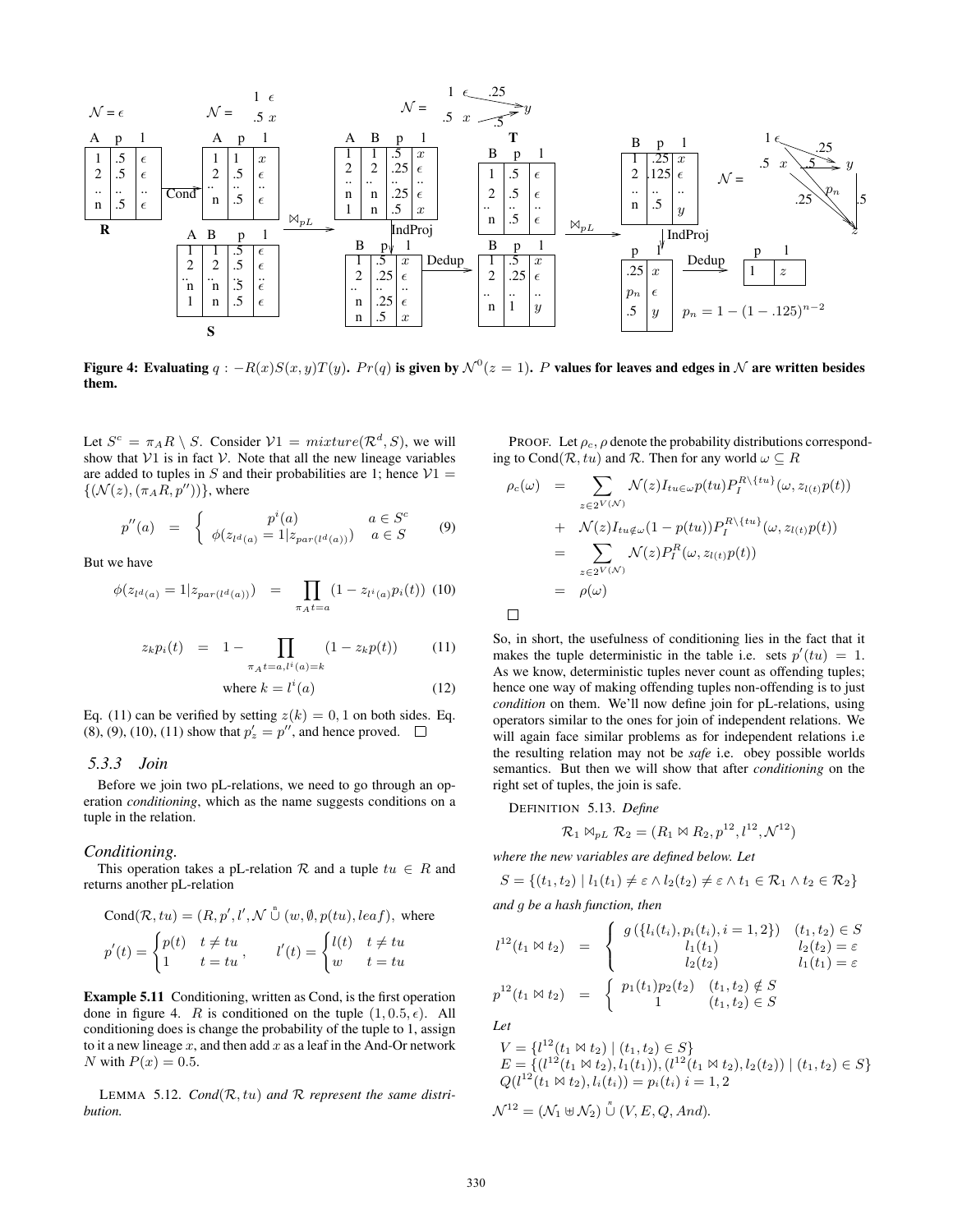$\mathbb{N}_{p}$  is very much like the independent join operation unless both of the joining tuples have non-trivial lineage i.e not  $\epsilon$ ; in which case we assign a new lineage using hashing and the new probability is 1. Fig 4 has two examples of  $\mathbb{M}_{p}$  operations; none of the joins introduce any new lineage variables.

Now we define  $cSet$ , which essentially are the set of offending tuples present in each relation.

DEFINITION 5.14. *Define*

$$
cSet(\mathcal{R}_1, \mathcal{R}_2) = \{ t \in R_1 \mid p_1(t) < 1 \land \# \{ \{ t \} \bowtie R_2 \} > 1 \}
$$

As we would expect, conditioning on this set makes the join *safe*.

PROPOSITION 5.15.  $\mathcal{R}_1 \Join_{p} \mathcal{R}_2 = \mathcal{R}_1 \Join \mathcal{R}_2$  *if*  $cSet(\mathcal{R}_1, \mathcal{R}_2)$  $= cSet(\mathcal{R}_2, \mathcal{R}_1) = \emptyset.$ 

PROOF. (Sketch) From Proposition 3.2, it is easy to see that  $c Set = \emptyset$  implies the join is safe, and hence we again only need to show that  $V = (N(z), (R_{1z} \bowtie R_{2z}, p'_z))$ , where  $p'_z(t_1 \bowtie t_2) =$  $p_{1z}(t_1)p_{2z}(t_2)$ , is a mixture for  $\mathcal{R}_1 \bowtie_{pL} \mathcal{R}_2$ . Let

$$
S' = \{ t_1 \bowtie t_2 \mid (t_1, t_2) \in S \}
$$

We can show that V is the same as  $mixture(\mathcal{R}_1 \bowtie_{pL} \mathcal{R}_2, S')$ . The proof is very similar to that of theorem 5.10 ; S' captures exactly the set of tuples with new lineage and they all have probability 1. Afterwards its just a routine verification.  $\Box$ 

Now observe that  $cSet(Cond(\mathcal{R}_1, cSet(\mathcal{R}_1, \mathcal{R}_2)), \mathcal{R}_2) = \emptyset$ . This implies that

**THEOREM** 5.16. Let  $\mathcal{R}'_1 = Cond(\mathcal{R}_1, cSet(\mathcal{R}_1, \mathcal{R}_2))$  and  $\mathcal{R}'_2 =$  $Cond(\mathcal{R}_2, cSet(\mathcal{R}_2, \mathcal{R}_1))$ ; then  $\mathcal{R}_{1}^{\prime}\rtimes_{pL}\mathcal{R}_{2}^{\prime}=\mathcal{R}_{1}^{\prime}\rtimes\mathcal{R}_{2}^{\prime}$ 

This tells us that to compute the join of any two pL-relations, it suffices to first condition them on their cSets and then do the join as stated in definition 5.13 Now that we know all operations, Figure 4 walks through our approach on the motivating example in Sec. 4.1, where only one tuple in S violates the FD. To compute  $R \bowtie S$ , we first condition on the tuple  $R(1)$  since there are two tuples in S with  $A = 1$ . Then we perform  $\mathbb{M}_{pL}$ . Projection is carried out by first *Independent Project*(IndProj) and then *Deduplication*(Dedup). For the next join, no conditioning is needed as its a 1-1 join. The final probability is given by  $\mathcal{N}^0(z=1)$ .

#### *Inference over an And-Or Network.*

THEOREM 5.17. Let N be an And-Or network and  $G = (V(G),$ E(G)) *be the directed graph representation of it. Let* G *be the undirected graph obtained by ignoring the direction of edges in G.* Then given a tree decomposition of G and any  $W \subseteq V(G)$ ,  $x: W \to \{0,1\}$ , the marginal probability  $\mathcal{N}^{0}(x)$  can be com*puted in time*  $O(|G|16^{tw(G)})$ .

The proof/algorithm for theorem 5.17 is very involved, so we refer the reader to our technical report[14] for that. [3] has already shown that tree-decomposition for graphs of bounded treewidth can be found in linear time.

#### 5.4 Analysis and Comparisons

In this section we complete the theoretical analysis, that we started in Sec. 4.3. First we prove that only strictly hierarchical queries have lineage of bounded treewidth.

PROOF OF THEOREM 4.2. We state the following well-known facts without proof.

FACT 5.18.  $tw(K_{m \times n}) = min(m, n)$ 

FACT 5.19. *The treewidth of a graph is at least as big as the treewidth of any of its subgraph.*

Let  $Sg(x)$  for any variable x of q be the set of subgoals of q which contain the variable x. We first prove that  $tw(F(q, D)) < k$  for any strictly hierarchical query  $q$  with  $k$  subgoals by induction on  $k$ .

 $k = 1$ : In this case  $H(F(q, D))$  has no edges, and hence has treewidth 0.

 $k > 1$ : By definition 4.1, one can order the variables of q so that  $x \prec y$  if  $Sg(x) \subset Sg(y)$ . Let  $\bar{x}$  be the variables at the top of hierarchy i.e.  $\forall y \in Vars(q), x \in \bar{x} Sg(y) \subset Sg(x)$  if  $y \notin \bar{x}$  else  $Sg(x) = Sg(y)$ . Then consider a subgoal  $R(\bar{x})$  containing only  $\bar{x}$  as variables. There has to be a subgoal like this by definition of  $\bar{x}$ . Let  $(X_{\bar{a}}, T_{\bar{a}})$  be the tree-decomposition of  $F(q'[\bar{a}/\bar{x}], D)$ ,  $\bar{a} \in dom(\bar{x})$  where q' is q with subgoal  $R(\bar{x})$  removed. Note that for  $\bar{a}, \bar{b} \in dom(\bar{x}), \bar{a} \neq \bar{b}, X_{\bar{a}} \cap X_{\bar{b}} = \emptyset$ . Consider  $\bigcup (X'_{\bar{a}}, T_{\bar{a}}),$ where  $X'_{\bar{a}} = \{x \cup \{R(\bar{a})\}|x \in X_{\bar{a}}\}$ . Its easy to see that it represents a tree-decomposition for  $F(q, D)$ , and its width is at most  $k-1$  by IH.

Now consider  $q$  which is not a strictly hierarchical query. Then let  $R(x, \bar{z}, \bar{z}_1)$  and  $S(y, \bar{z}, \bar{z}_2)$  be two subgoals of q s.t.  $x \notin \bar{z} \cup \bar{z}_2$ and  $y \notin \overline{z} \cup \overline{z}_1$  and  $\overline{z}_1 \cap \overline{z}_2 = \emptyset$ . If  $\overline{z} = \emptyset$ , then the hypergraph for  $F(R(x, \bar{z}_1)S(y, \bar{z}_2), D)$  is just  $K_{m \times n}$ , where  $m = |R(x, \bar{z}_1)|$ and  $n = |S(y, \bar{z}_2)|$ . The proof follows from facts 5.18. If  $z \neq \emptyset$ , then consider  $F(R(x, \bar{a}, \bar{z}_1)S(y, \bar{a}, \bar{z}_2), D)$  and use 5.19 and the argument above again.  $\square$ 

Now we show that our And-Or Network is actually a minor of the AND-OR factor graph constructed in [25].

PROOF OF PROPOSITION 4.3. (Sketch) Recall that  $H$  is a minor of  $G$  if a graph isomorphic to  $H$  can be obtained from  $G$  by contracting some edges, deleting some edges, and deleting some isolated vertices. Lets consider the the three operations one by one. For selection, we only keep the nodes selected, and get rid of the unselected nodes from the graph. A factor graph would make a unary factor out of every node and give non-zero weight to only the selected ones; hence our graph is a minor of the factor graph. For projection, a factor graph would connect the new node(output) representing projected tuple to all the tuples(input nodes) that project to that node. Our network is distinct in two ways (i) we only retain a subset of the input nodes; those that result from the independent project. So we get rid of some input nodes (ii) the output node may be same as an existing node in the network, because of hashing. Again this operation leads to a minor of the factor graph. The join operation follows similarly as well.  $\Box$ 

Actually, the treewidth of the And-Or Network would be exactly the same as treewidth of the AND/OR-factor graph(i.e. original directed G and not  $M(D(G))$ ; the complexity of factor graph inference depends on  $tw(M(D(G))))$  if it were not for hashing. Note that whenever we create new And/Or nodes, we do so by hashing its parents. This may reduce the treewidth of the graph. For example take the query  $q : -R(x)S(x, y)T(y)$ , where  $R = T =$  $\{a_i, p_i \mid 1 \leq i \leq n\}, S = \{(a_i, a_j, 1) \mid 1 \leq i, j \leq n\}, \text{ and } S$ is deterministic. This is actually in PTIME. But the treewidth of the factor graph is  $n$ . This is because the graph can't capture the fact that  $S$  is deterministic. Now consider what happens when we project  $R \bowtie_x S$  on y.  $R \bowtie S = \{(a_i, a_j, x_i, p_i) \mid 1 \leq i, j \leq n\},\$ where we have added the lineage  $x_i$  to tuples  $(a_i, \_)$ . Independent Project does nothing ; but after deduplication the result is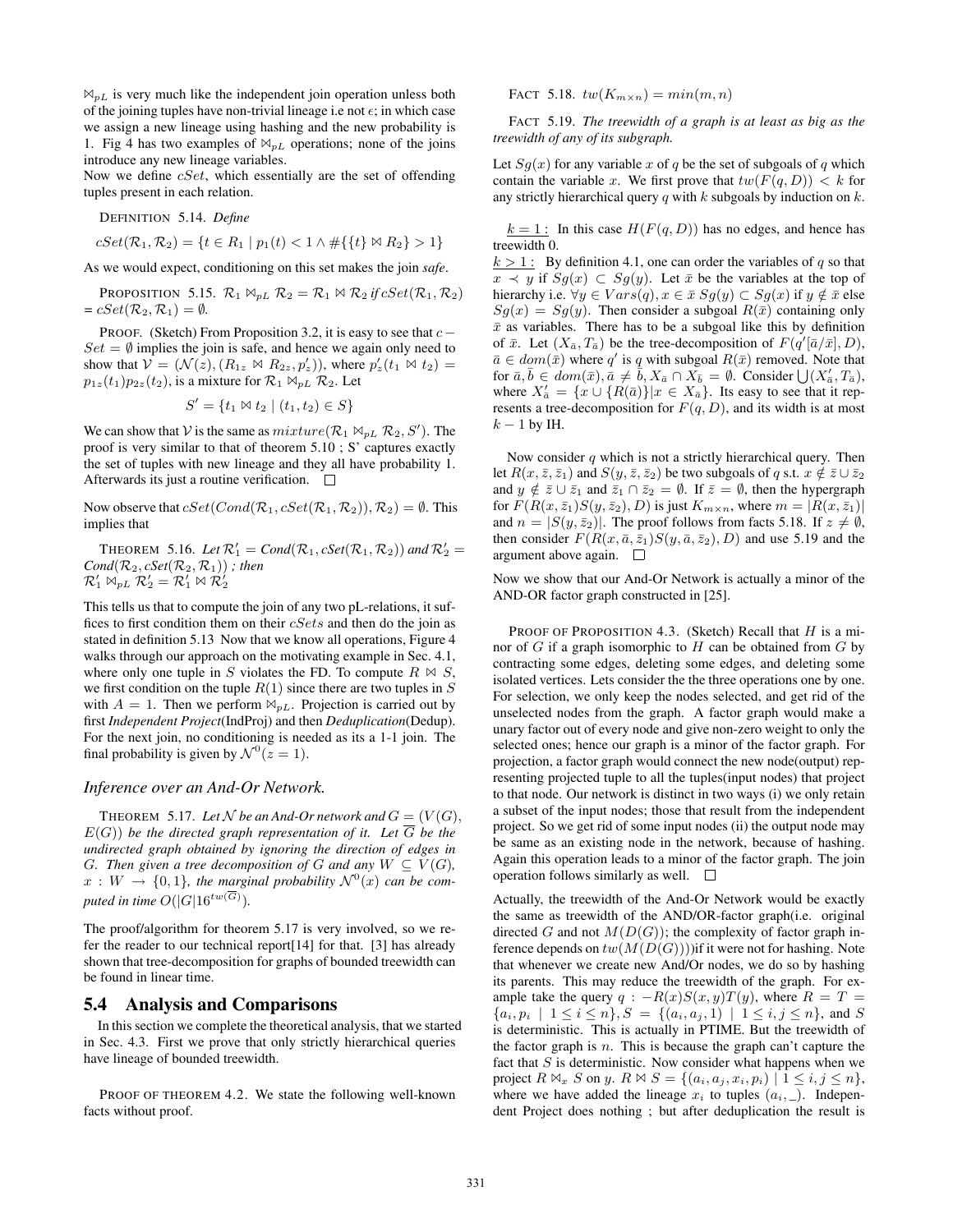| Name           | Juerv                                                                    | Join Order (left-deep plans) |
|----------------|--------------------------------------------------------------------------|------------------------------|
| P1/S1          | $q(h) : -R_1(h,x), S_1(h,x,y), R_2(h,y)$                                 | $R_1, S_1, R_2$              |
| P <sub>2</sub> | $q(h) : -R_1(h, x), S_1(h, x, y), S_2(h, y, z), R_2(h, z)$               | $R_1, S_1, S_2, R_2$         |
| P <sub>3</sub> | $q(h) : -R_1(h, x), S_1(h, x, y), S_2(h, y, z), S_3(h, z, u), R_2(h, u)$ | $R, S_1, S_2, S_3, T$        |
| S <sub>2</sub> | $q(h) : -R_1(h,x), T_1(h,x,y,z), R_2(h,y), R_3(h,z)$                     | $R_1, T_1, R_2, R_3$         |
| S <sub>3</sub> | $q(h) : -R_1(h,x), T_2(h,x,y,z,u), R_2(h,y), R_3(h,z), R_4(h,u)$         | $R_1, T_2, R_2, R_3, R_4$    |

Table 1: Queries and query plans used in experiments.

 $\{(a_j, y, 1) \mid 1 \leq j \leq n\}$ , where  $y = h(\{(x_i, p_i) \mid 1 \leq i \leq n\})$ ,  $h$  is some hash function. Note that all the tuples have the same lineage. After the next join with T, the result is  $\{(a_i, y, p_i)\}$  $1 \leq j \leq n$ . All these tuples having the same lineage will be useful as independent project would aggregate them all to  $(z, 1)$ . At last the And-Or network left would be a tree connecting z to  $y$  and  $y$ to all  $x_i, 1 \leq i \leq n$ . This shows how hashing can actually make intractable problems tractable at times. Note that in the earlier example S did not have to be deterministic; even if all its tuples had the same probability, the result would still hold.

# 6. EXPERIMENTS

Our experiments show that when the query is almost safe, that is there are only a few offending tuples in the dataset, our system has two orders of magnitude time improvements over MayBMS, a state-of-the-art DBMS for probabilistic data. We also verified that as the query plans move from data safety towards increasing data unsafety, our system transits smoothly with a small slope, while it remains at all times competitive with MayBMS.

#### 6.1 Dataset and Queries

Following Proposition 3.2, two parameters are essential to determining the data safety condition: the fraction of offending tuples, i.e., of those tuples violating functional dependencies (FFD), and the fraction of non-deterministic tuples (FDT). Both parameters control how *safe* the given data instance is: this is because offending tuples are always non-deterministic, by making tuples deterministic we remove them from the set of offending tuples.

To generate the data, we consider the parameters  $N, m, fanout$ , and  $r_f, r_d \in [0, 1]$ . The parameter N gives the size of the final query answer; this is equivalent to executing a boolean query N times on different data instances; m controls the size of *complete* (not partial) lineage. The parameter  $fanout$  determines the density of the data, where higher density means higher treewidth.

The tables used in the experiments are as follows:

- Four tables  $R_1, \ldots, R_4$  with the same attributes H and A. We set  $dom(H) = [N], dom(A) = [m]$  and generate  $R_i =$  $\{(h, a) \mid h \in dom(H), a \in dom(A)\}, 1 \leq i \leq 4.$  The probability of each tuple is set to 1 with probability  $1 - r_d$ , otherwise a random number in (0, 1).
- Three tables  $S_i(H, A, B)$  ( $1 \leq i \leq 3$ ). The tuples are created as follows: for each  $h \in [N], a \in [m]$  with probability  $1 - r_f$ , we choose at random  $b \in [m]$  and add  $(h, a, b)$  to  $S_i$ ; otherwise we choose at random a number f from 2 to f anout and then randomly select  $b_1, \ldots, b_f \in [m]$  and add  $(h, a, b_i), j \leq f$  to  $S_i$ . For the sake of uniformity we want  $|\sigma_{H=h}S_i|$  to be m and hence the above process is stopped as soon as for any h, we have added m tuples with  $H = h$  and we start with  $h + 1$ . Every tuple is non-deterministic here.
- Two tables  $T_i(H, A, B, C)$  ( $1 \leq i \leq 2$ ). We use the previous construction of  $S_i$  to generate  $T_i'(H, B, C)$ , then gener-

ate  $T_i(H, A, B, C)$ , where for each  $h \in [N], a \in [m]$ , we choose  $b, c$  from  $\pi_{B,C} \sigma_{H=h} T'_i$  just as we chose b from  $[m]$ in the case of  $S_i$ . This process controls the FD violations of  $B \to C$  and  $A \to B, C$ . Here again the tuples are all non-deterministic.

The rationale for this data generation is that it ensures that at most  $r_f$  fraction of tuples are offending, i.e., violate the functional dependencies. The tables  $R_i$  have  $r_d$  fraction of tuples deterministic. If  $r_f = 0$  or  $r_d = 0$ , then the query is safe. The construction above ensures that the size of each relation is exactly  $N*m$ .

We experiment with Path queries and Star queries. They are listed in Table 1, along with the join-ordering used for their plan.

### 6.2 Setup

The experiments were run on a Windows Server 2003 machine with Quad Core 2.0GHz and 8GB of RAM. Our implementation was done in Java, wherein the program sends a batch of SQL statements to an SQL Server 2005 database, which in turn writes the resulting output AND-OR network relationally to a temporary table to be read by the same program. A temporary table  $L$  contains the description of the network. Each node  $v$  is represented by the set of tuples  $(v, w, p)$ , where w iterates over the parents of v and  $p = P((w, v))$ . We use  $\varepsilon$  at place of missing parents. After the execution of SQL commands, the program has an AND-OR network on which it does exact inference.

The competitor, MayBMS, is implemented in C as an extension of the PostgreSQL 8.3 backend. We only considered the MayBMS exact evaluation technique for arbitrary conjunctive queries on ctable-like probabilistic data models, which is detailed in [16]. More specific MayBMS evaluation techniques for safe queries were not considered, for they cannot be employed for our unsafe queries.

In the following, we report wall-clock execution times of queries run from a JDBC link with a warm cache obtained by running a query once and then reporting the second running time.

# 6.3 Scalability

This experiment demonstrates that when the query is almost safe, our approach scales very well when compared to MayBMS.

We generated the tables with parameters  $N = 100$ ,  $m = 10000$ ,  $r_f = 0.01$ ,  $r_d = 1$ ,  $fanout = 4$ . This means that we are evaluating the queries on 100 different instances, each with 10,000 conjuncts over tables of size 1M and we report the average execution time per query. There is only 1% of offending tuples. Every tuple is uncertain (has probability less than 1). Figure 5 shows the execution time of our system(Partial Lineage) versus MayBMS. As the lineage becomes more complex, the difference in running time increases. Our execution times are better by an order of magnitude in this setting, which is to be expected as the query plan is almost data safe in this case; MayBMS though cannot recognize and take advantage of this.

# 6.4 Varying the number of offending tuples

We now measure the influence of the number of offending tuples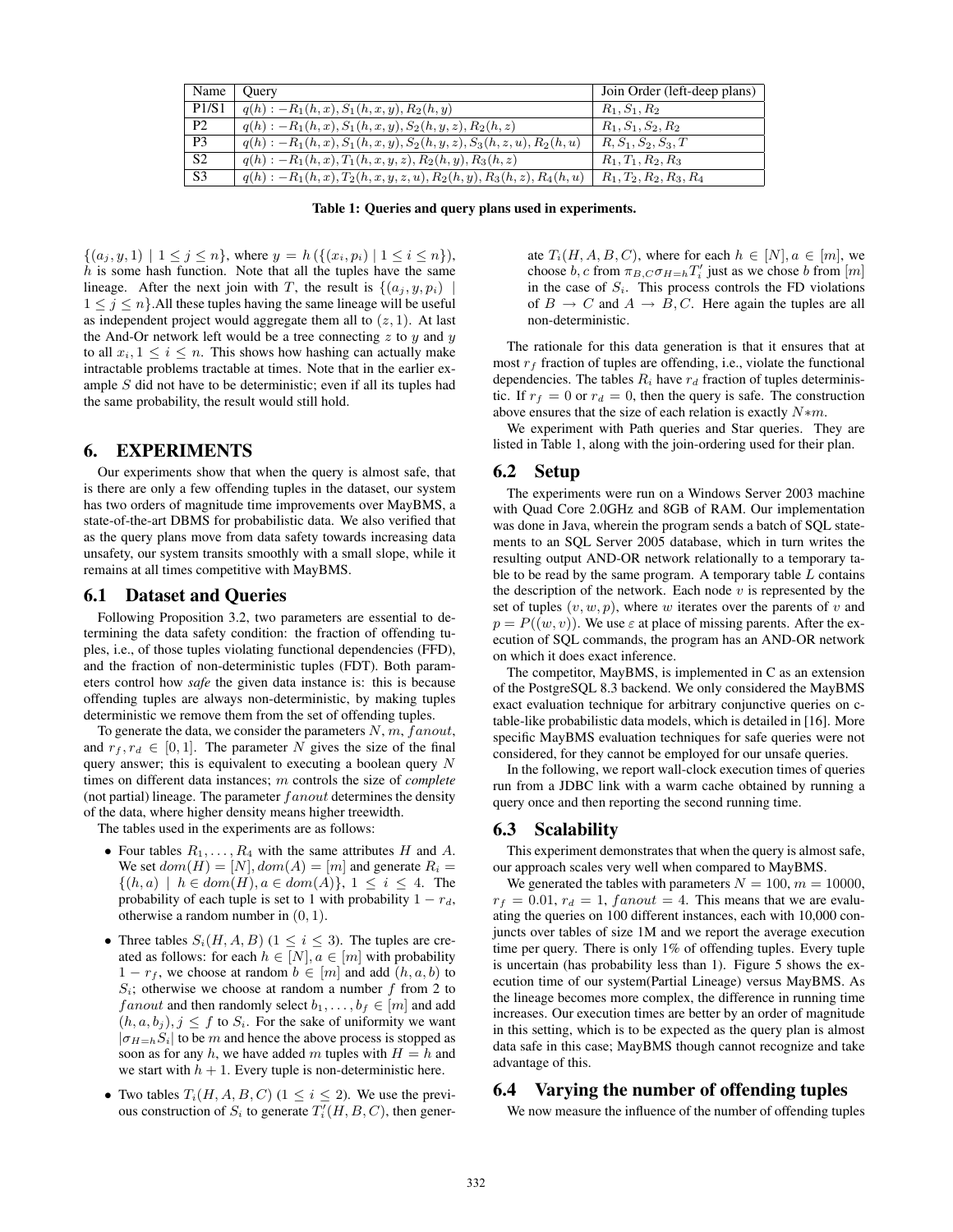

Figure 5: Behaviour for 1% offending tuples.





on query execution time. Here the parameters chosen are  $N = 10$ ,  $m = 1000$ ,  $r_d = 1$ ,  $fanout = 3$ . The parameter  $r_f$  varies from 0



Figure 7: Varying the number of deterministic tuples.

to 1 and  $r_d$  is 1 to make sure that the FDT factor does not influence the execution time. We have chosen a smaller scale for this problem because as  $r_f$  gets bigger, the problem gets increasingly intractable and execution times shoot up considerably. Here again, we run the query on 10 different instances and report the average running time.

Figure 6 plots the execution time when varying  $r_f$ . As we increase  $r_f$ , the data becomes denser and the treewidth increases. As shown in the figure, the execution time shoots up considerably at one point; this is the moment when the treewidth has increased to the the point where exact computation is no more feasible or a phase transition has occurred. The realm of exact computation with our method lies only up to this point, and beyond this one must resort to approximate computations. It can be observed, though, that in the tractable region the slope is not very high. This shows that if it were not for the treewidth, our method would have gracefully scaled as the query plans move from data safety to increasing unsafety. The line representing MayBMS follows that of our method, though an additional clear overhead is visible: This may be due to the considered heuristic for variable elimination [16], or additional implementation overhead. MayBMS shoots up earlier and the slope increases faster too.

# 6.5 Varying the number of deterministic tuples

We use the same settings as for the previous experiment, where in addition  $r_f = 1$  and  $r_d$  varies from 0 to 1. Every tuple is thus offending. For  $r_d = 1$ , the queries become very hard to compute and both systems fail. We focus instead on the cases where  $r_d$  is small, making the problem tractable. We observe that our system performs very well for low values of  $r_d$ , as illustrated in Figure 7. For the query S2, MayBMS could not execute any instance in the chosen y-range, hence it does not appear in the plot.